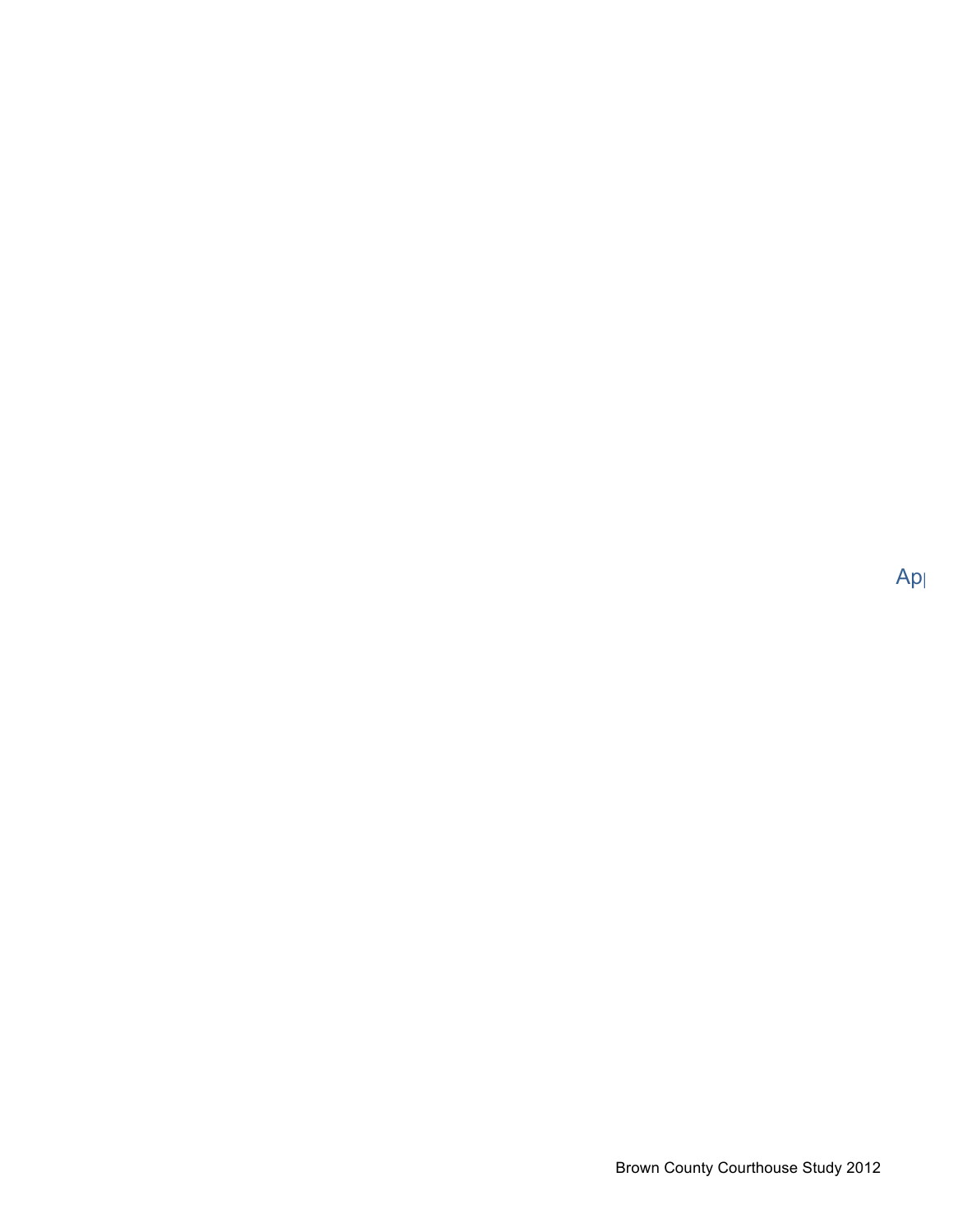Beth Mulrey - Brown County Clerk Benita Fox - Brown County Deputy Clerk foxbf@browncounty-in.us

Interview Thursday February 23, 2012

Discussed the following issues

- 1 The Clerk's office is responsible for maintaining and securing courthouse records.
- 2. A large number of the court records are stored off-site in the basement of the County Jail. The space is 20' x 32'. There records are stored in a high density storage unit and are about 60% full. The records are accessed by the Clerk's office and court employees at least once per day and often more than once per day. Clerk's office spends 2-2 ½ hours per week just traveling between the courthouse and jail to access the records.
- 3. Court and Juvenile records are also stored in the basement of the courthouse. Clerks records are stored in a secured vault on the first floor, also in a high density storage system.
- 4. Need space for absentee voting, voting records and storing voting machines. Need space for 4 people, two from the absentee voting board and two from the clerks office. Need space for at least three voting booths and secure storage for voting ballots. Need good flow from outside of building through the space. 2000 ballots cast in 2008. Absentee ballots can be cast for 30 days, every other year. Voter registration also happens in this space.
- 5. Need conference room for twelve people.
- 6. Need more counter space for public. A portion of the space needs to be simiprivate.
- 7. Clerks office too small. Need room for small conference table.
- 8. Need larger cubicles for employees.
- 9. Beth likes her office location in respect to the public and employees.
- 10. Need enforcement of parking restrictions so employee parking spots are available. More parking space is needed when Jury is called.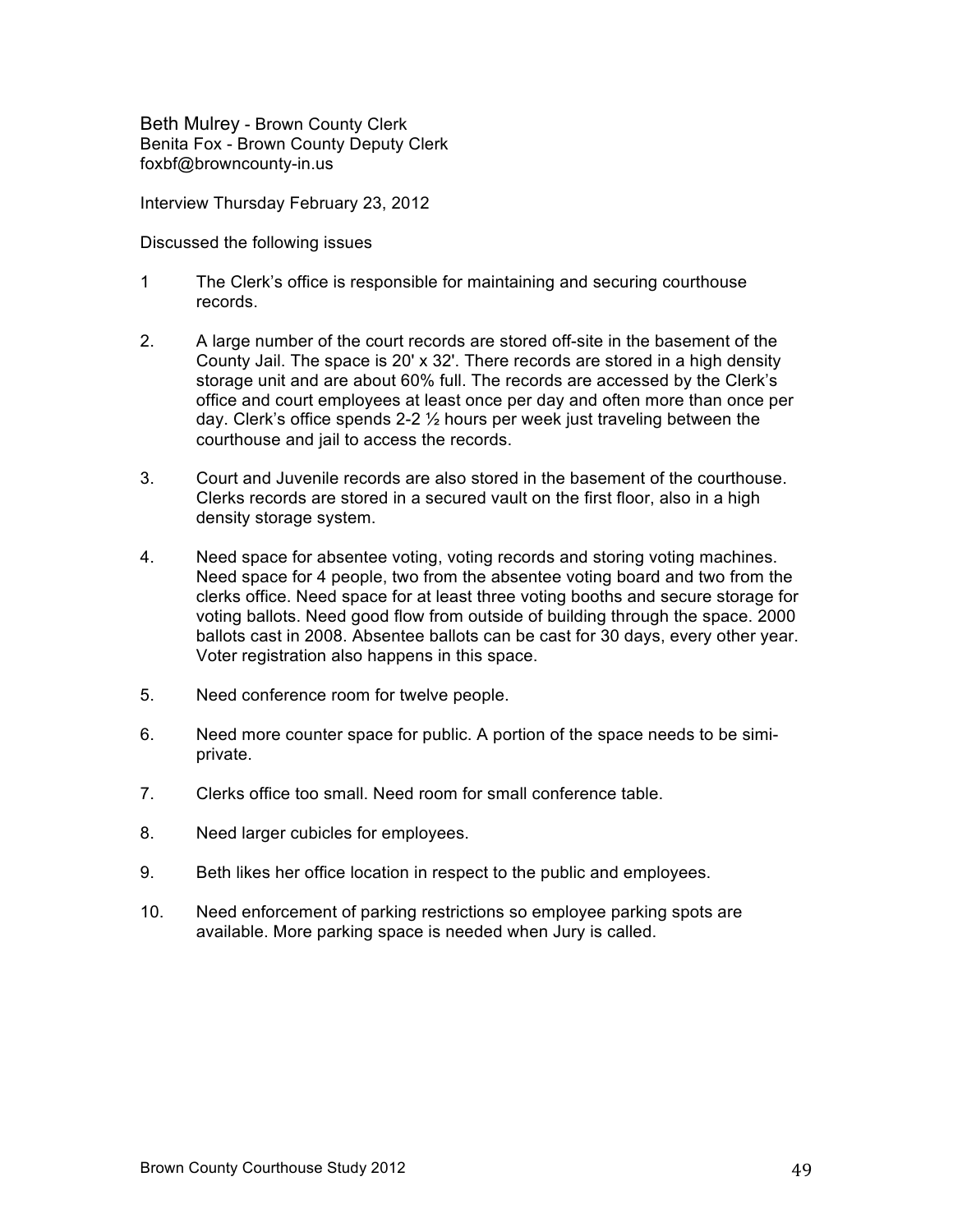Jennifer Acton - Brown County Probation actonja@browncounty-in.us

Interview Friday February 24, 2012

Discussed the following issues

- 1 The Probation department works closely with the Court, Clerk, Jail and Prosecutor's office in that order. Also works with community corrections.
- 2. Needs to add another probation officer but does not have the space for an additional office.
- 3. Juvenile officer usually meets with families in her office. Need a small conference table in office.
- 4. There is a lack of security in the office and at the front counter. People can wander in through-out the office.
- 5. Need conference room for twelve people.
- 6. Works closely with the Clerks office. All payments are handled across the hall at the clerks office.
- 7. Jennifer's office is small. Needs to be a little larger.
- 8. Interacts daily with the Prosecutor's office.
- 9. Parking is not an issue.
- 10. Space for two interns at the public counter.
- 11. Need a sink in the break room. Break room also serves as a conference room currently.
- 12. Files must be kept for seven years. Current files inventory: 2 Four drawer vertical files in each office 3 Four drawer lateral files 1 Five drawer lateral file 3 Six drawer lateral files 1 Seven drawer lateral file 2 Additional four drawer vertical files in storage room
- 13. Jennifer thinks that moving the Community Corrections offices from the Professional Building to Deer Run Park VA Building is a mistake. There will be too much separation between the offices.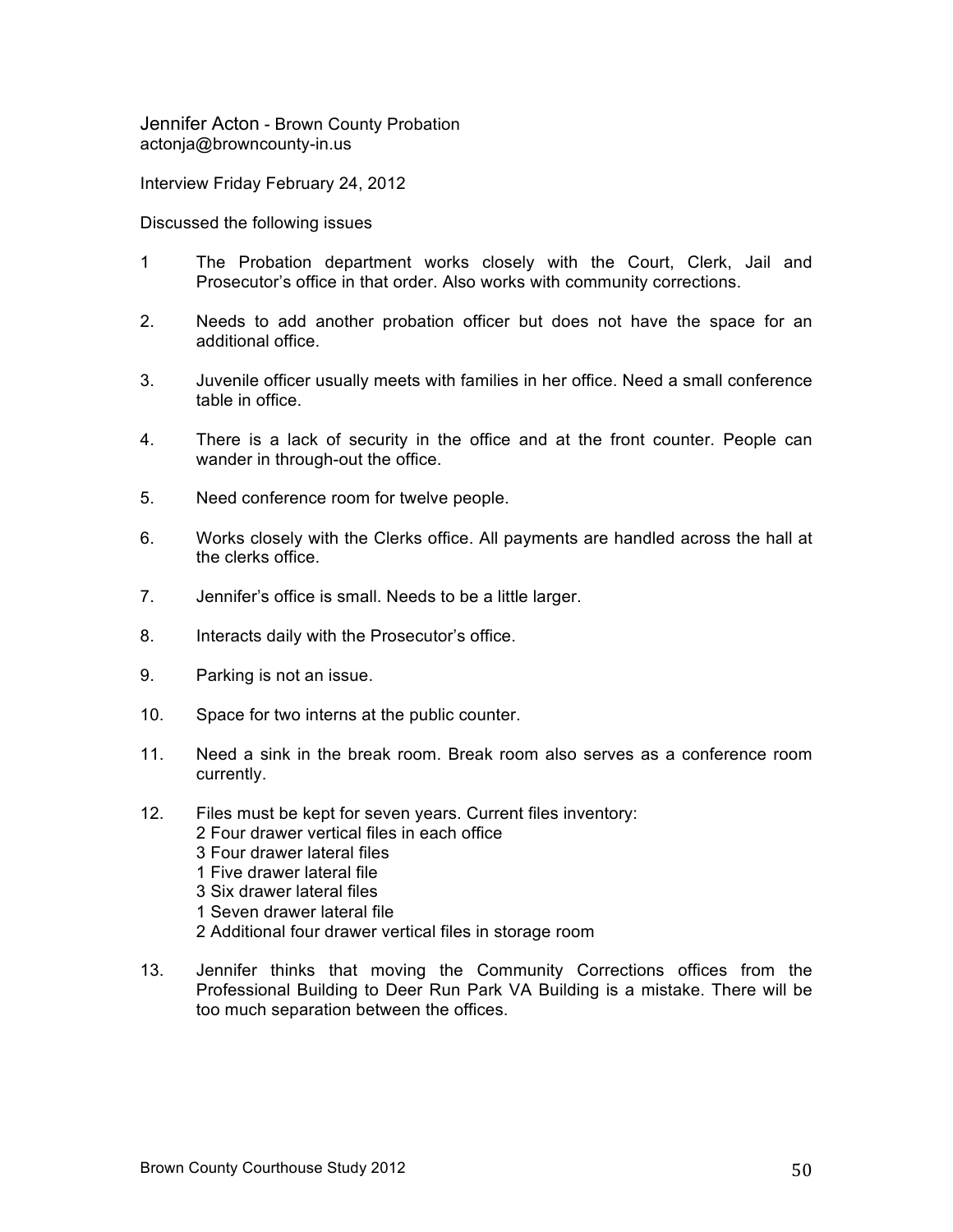Judge Judith Stewart - Brown County Circuit Court Doug VanWinkle - Brown County Magistrate stewartja@browncounty-in.us

Interview Thursday, March 15, 2012

Discussed the following issues:

- 1. Need separation between inmates and the public. This would involve a new sallyport with a separate elevator for inmates. A holding cell is also needed.
- 2. A separate entry is also needed to protect the identities of juvenile offenders.
- 3. Judge Stewart suggested that Green County recently completed a new courts center.
- 4. Need a larger jury room that would seat 14 people around a table. Jury room requires its own restrooms. Jurors are required not to have contact with court officials during the deliberation process. Currently Jurors must share the court officials restroom.
- 5. Need a break room with sink. Needs to be on the same level as the court offices.
- 6. Need to secure the entrance into the court offices. The public currently has direct access to the court offices and can eavesdrop on confidential discussions.
- 7. Need separate conference room for the attorneys/clients.
- 8. Need separate office area for public defenders.
- 9. Need an office for the Guardian Ad Litem. Office for two people.
- 10. Need a larger hearing room.
- 11. Need HC access to court for jurors. Jury room access is up several steps.
- 12. Need to have video conferencing installed in the court room and hearing room.
- 13. Would be beneficial if the clerks office and court offices were on the same level to share court documents and files.
- 14. Doug suggested that the Indiana Judicial Center would be a good resource for planning.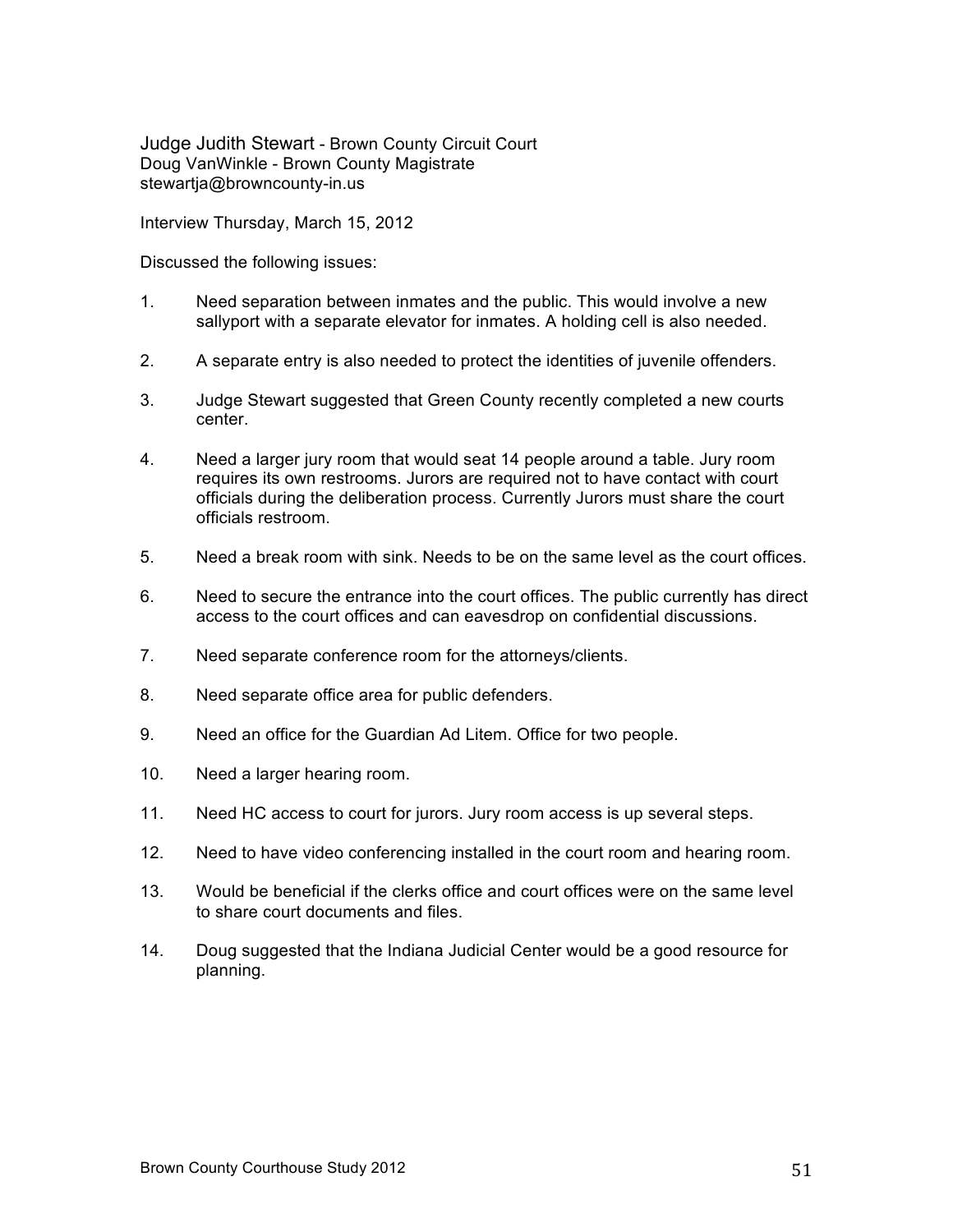Barbara Osborn – Community Corrections osbornbj@browncounty-in.us

Interview Monday April 9, 2012

Discussed the following issues:

- 1. Currently have 4 employees: **Director** Office Manager Field Officer (Case manager) Service Coordinator (Case manager)
- 2. Need additional space for classroom/board room/meeting room, secure reception area.
- 3. Offices need to be private due to confidential nature of information being shared.
- 4. Parking is an issue. If parking spaces are vacated by the case managers or the directors, their parking spaces are taken.
- 5. Also need space to store a van and trailer used by work release program.
- 6. Work release program has two levels: Level 1 deals with unemployed inmates. Level 2 deals with employed inmates.
- 7. Community Corrections involves the following programs: Work Release House arrest (electronic monitoring) Day reporting Community service Classes Drug Testing Risk needs assessment
- 8. Community Corrections averages about 10 visitors per day.
- 9. Separate bathroom needed for drug tests.
- 10. Refrigerator needed for storage of urine specimens.
- 11. Community Corrections has little interaction with the Clerk's office.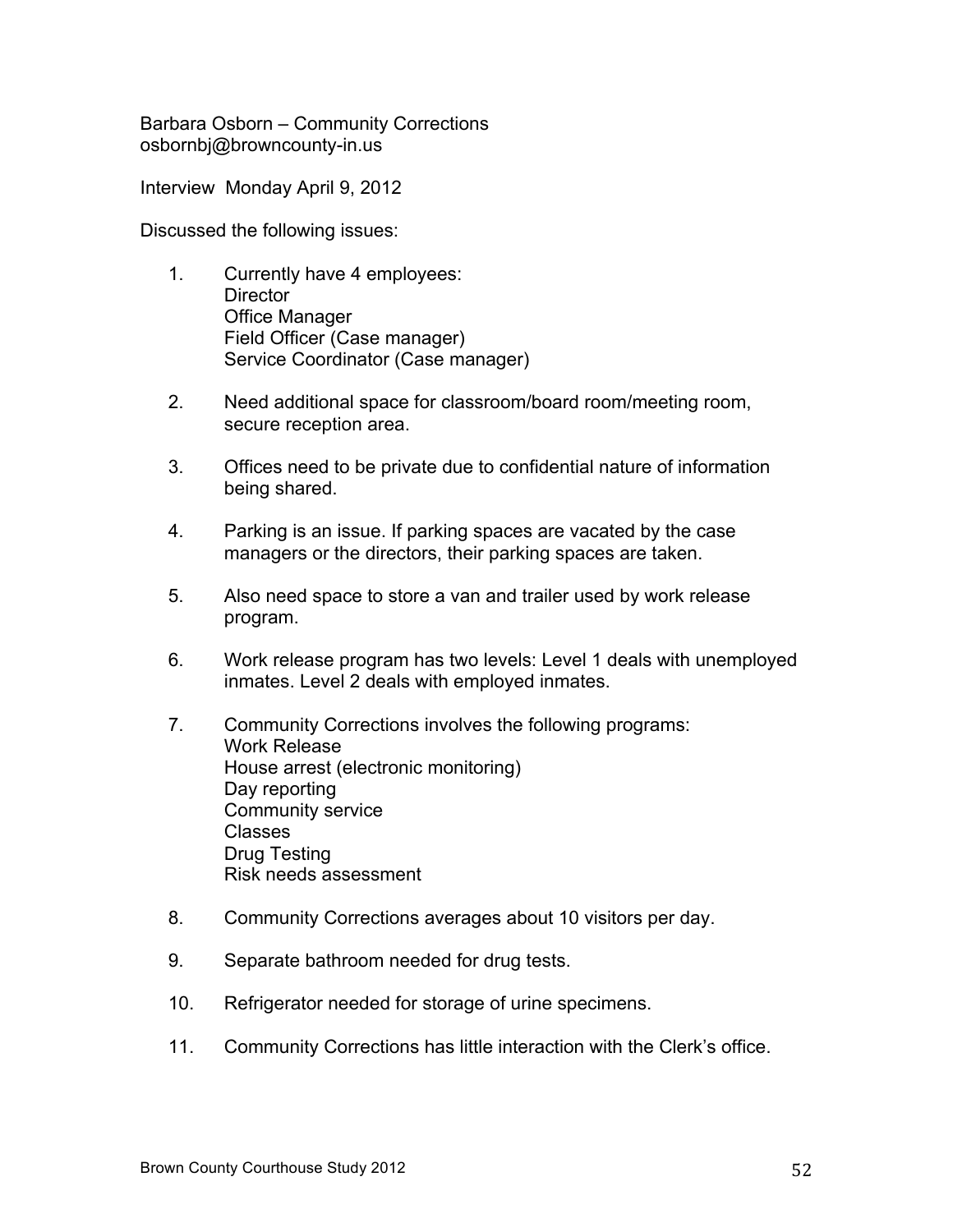- 12. Once client completes sentence with Community Corrections, they then go to the probation department.
- 13. Community Corrections picks up inmates from the county jail for work release and classes.
- 14. Court files are placed in mail slot at the courthouse for clients assigned to Community Corrections.
- 15. Community Corrections also receives referrals from the Prosecutor's office.
- 16. Community Corrections does not currently share files with the Clerk's office, Prosecutor, or Probation office.
- 17. Long-term storage consists of an area about 2'x8' x 7' high stored in boxes. Fireproof files would be desirable.
- 18. Digital copies of all files are stored off-site.
- 19. Community Corrections employees are considered to be county employees, however, Community Corrections is funded by a yearly grant from the State. State has recently developed criteria by which each county Community Corrections departments are measured and scored as a basis for continued funding.
- 20. Community Corrections serves clients in the surrounding contiguous counties as well as Marion County. The director and caseworkers do a substantial amount of driving to serve these clients.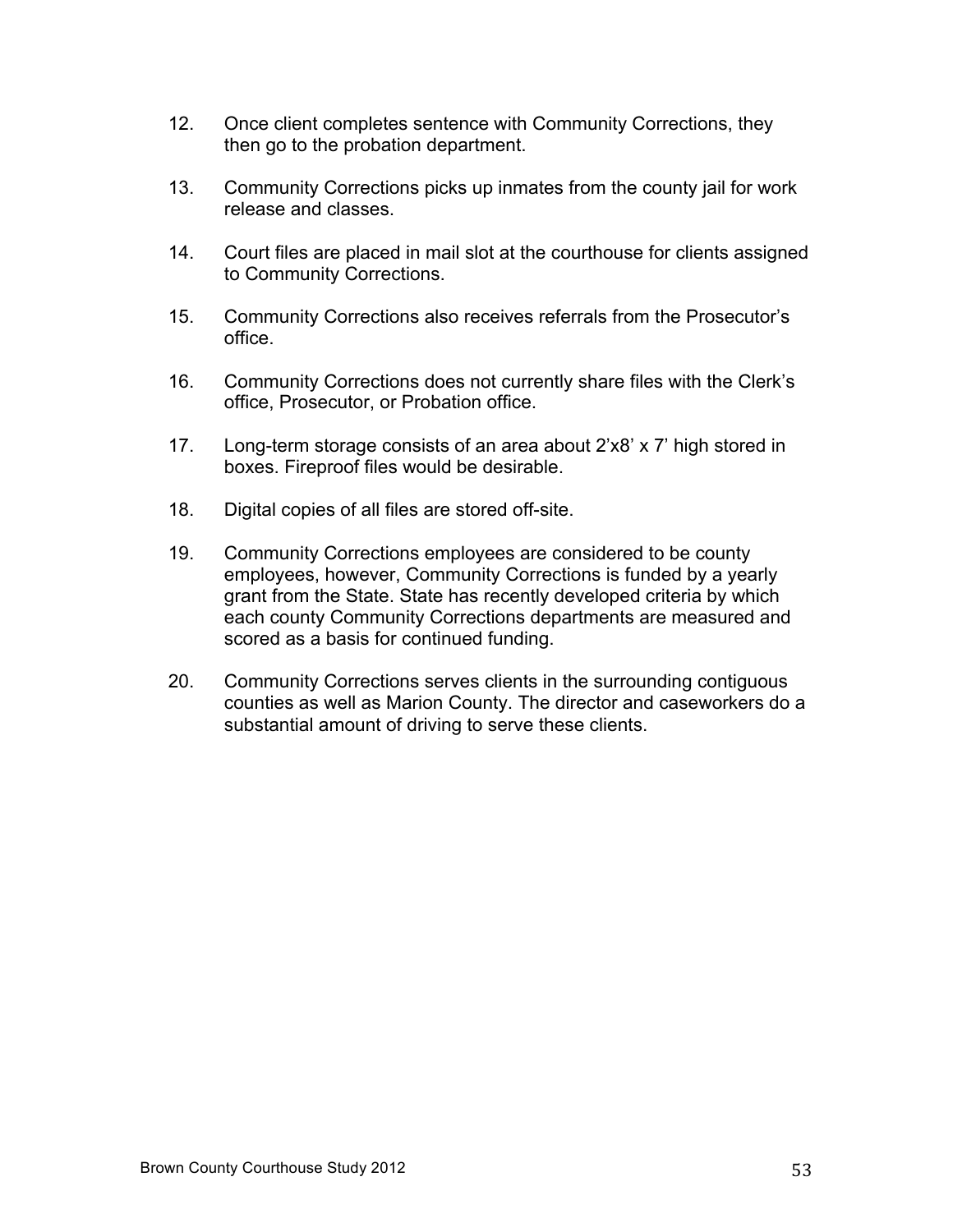James Oliver, County Prosecutor oliverjr@browncounty-in.us oliverjr@bcingov.us

Interview Tuesday April 17, 2012 Discussed the following issues:

- 1. Prosecutors office is divided into two separate and independent divisions. The criminal division and the child support division.
- 2. The criminal division currently consists of 2 criminal prosecuting attorneys, a victims advocate, a part-time investigator, one full-time administrative assistant and one part-time administrative assistant and a receptionist that is shared with the child support division.
- 3. The child support division currently consists of one attorney, one caseworker and one part-time administrative assistant.
- 4. Future expansion would create additional staff positions consisting of two additional criminal prosecuting attorneys, a full-time investigator and an additional caseworker for the child support division.
- 5. The Prosecutors office maintains their own files. Current case files are kept in files cabinets in the receptionist area and attorney offices. Long term files up to seven years are also stored on site in files in the work room. Longer term files, up to 30 years for major cases are stored in the basement of the County Jail.
- 6. Prosecutor's office works very closely with the Court, Probation and the Clerk's office, in that order. Less interaction with Community Corrections.
- 7. For future expansion, additional space is needed for offices for an investigator, two criminal attorneys, and a caseworker for the Child Support Division.
- 8. Current space needs consist of a conference room, separate break room, a work room with space for a copier, and a secure witness holding area.
- 9. The Child Support Division is funded by State Grants.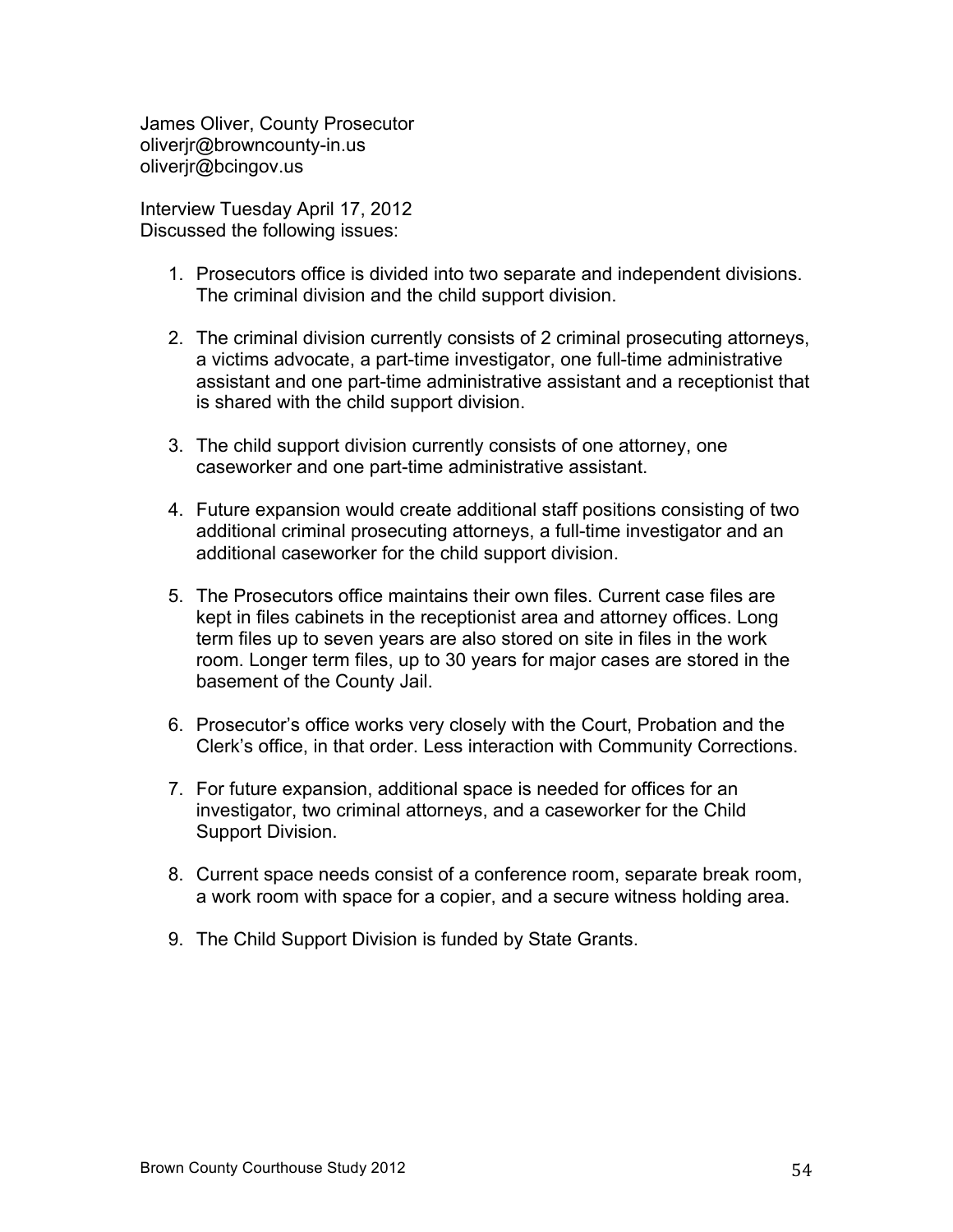

Appendix B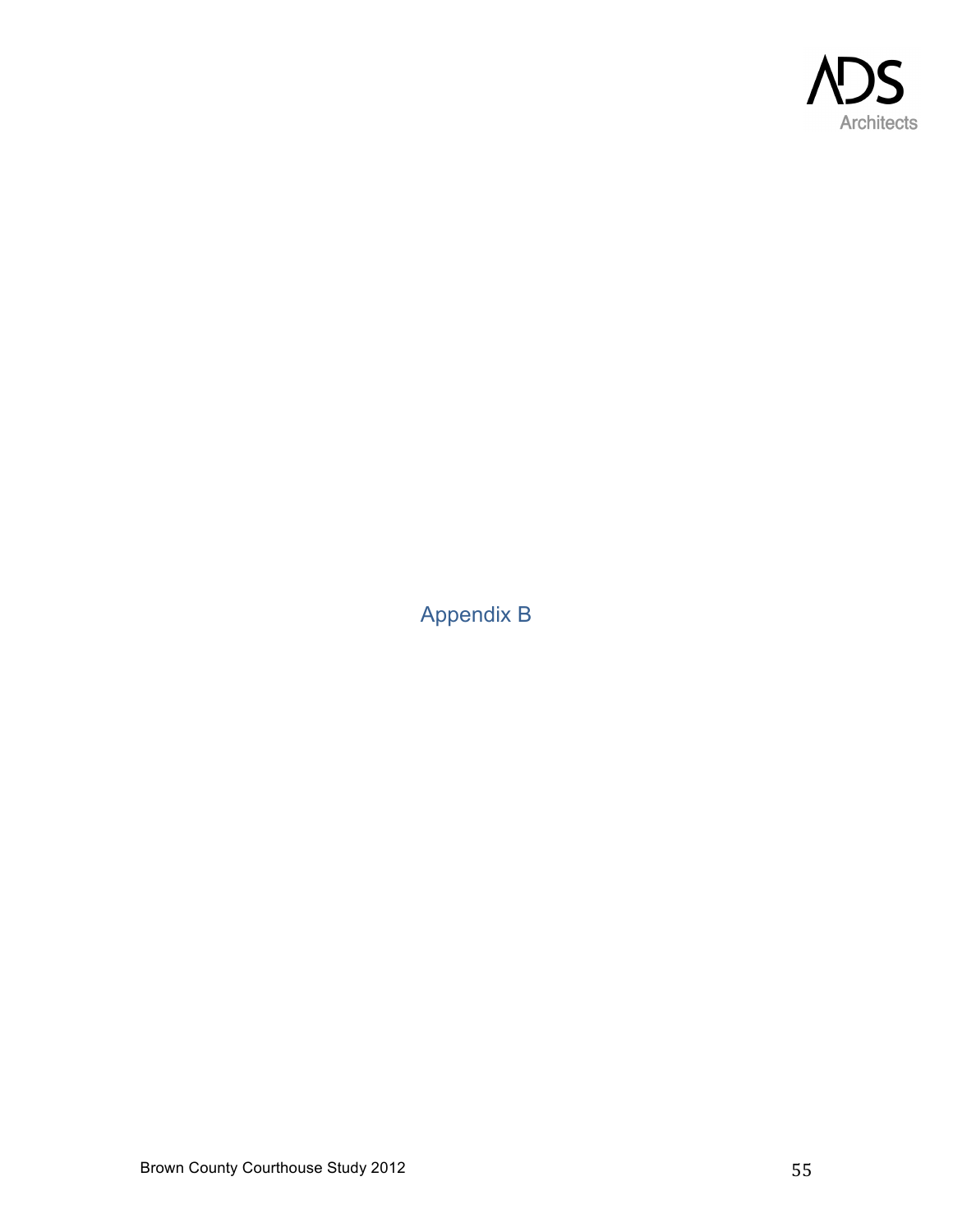

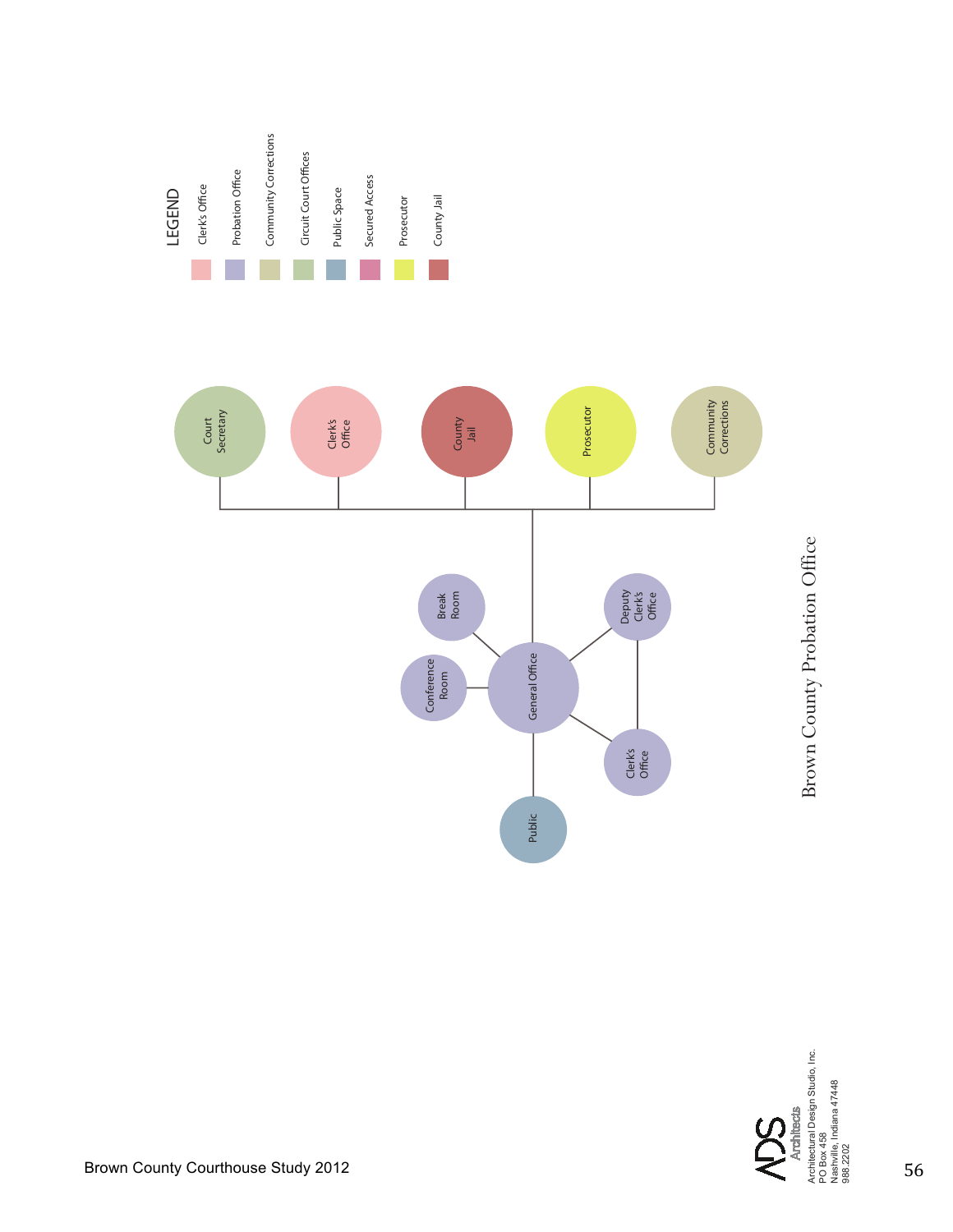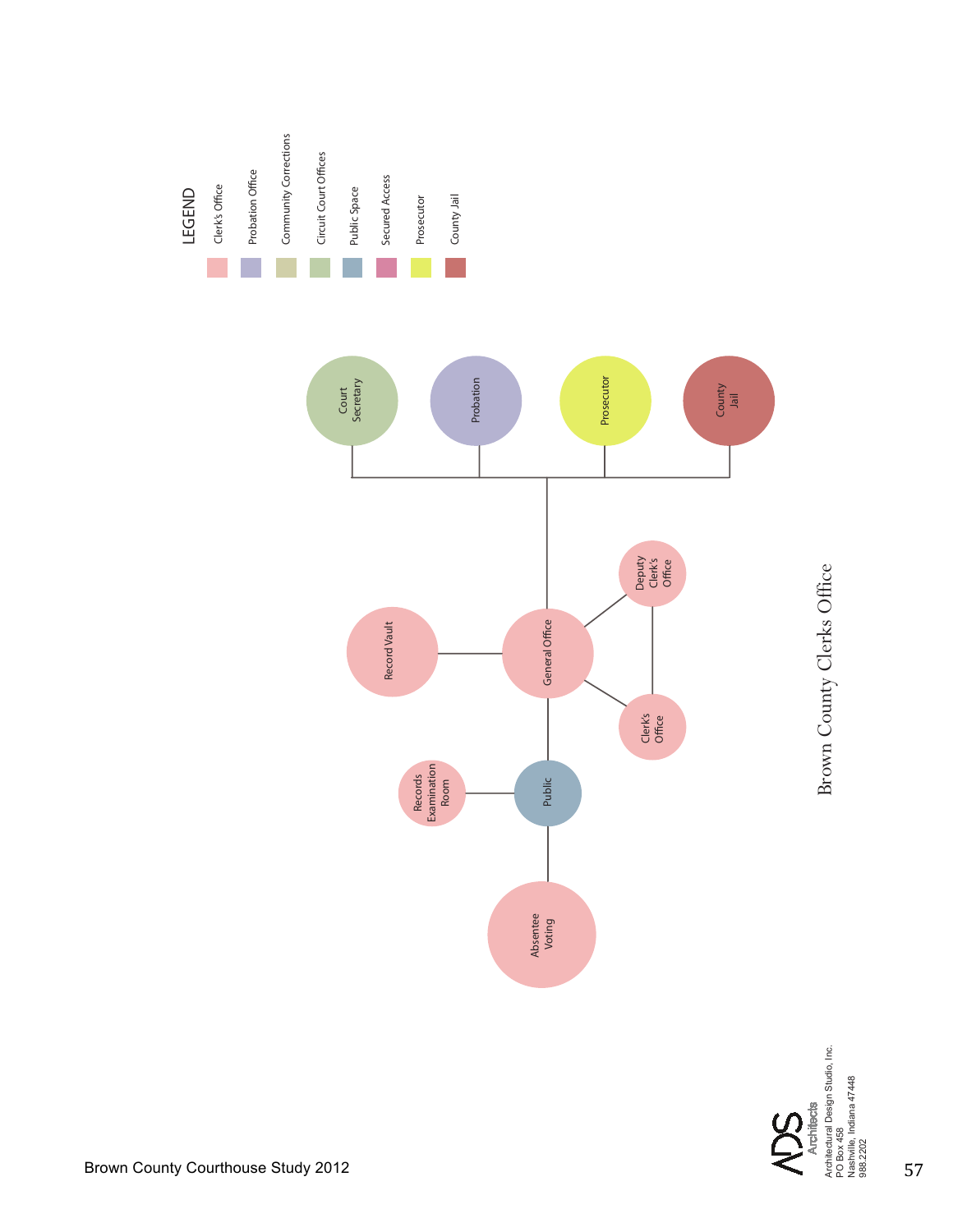

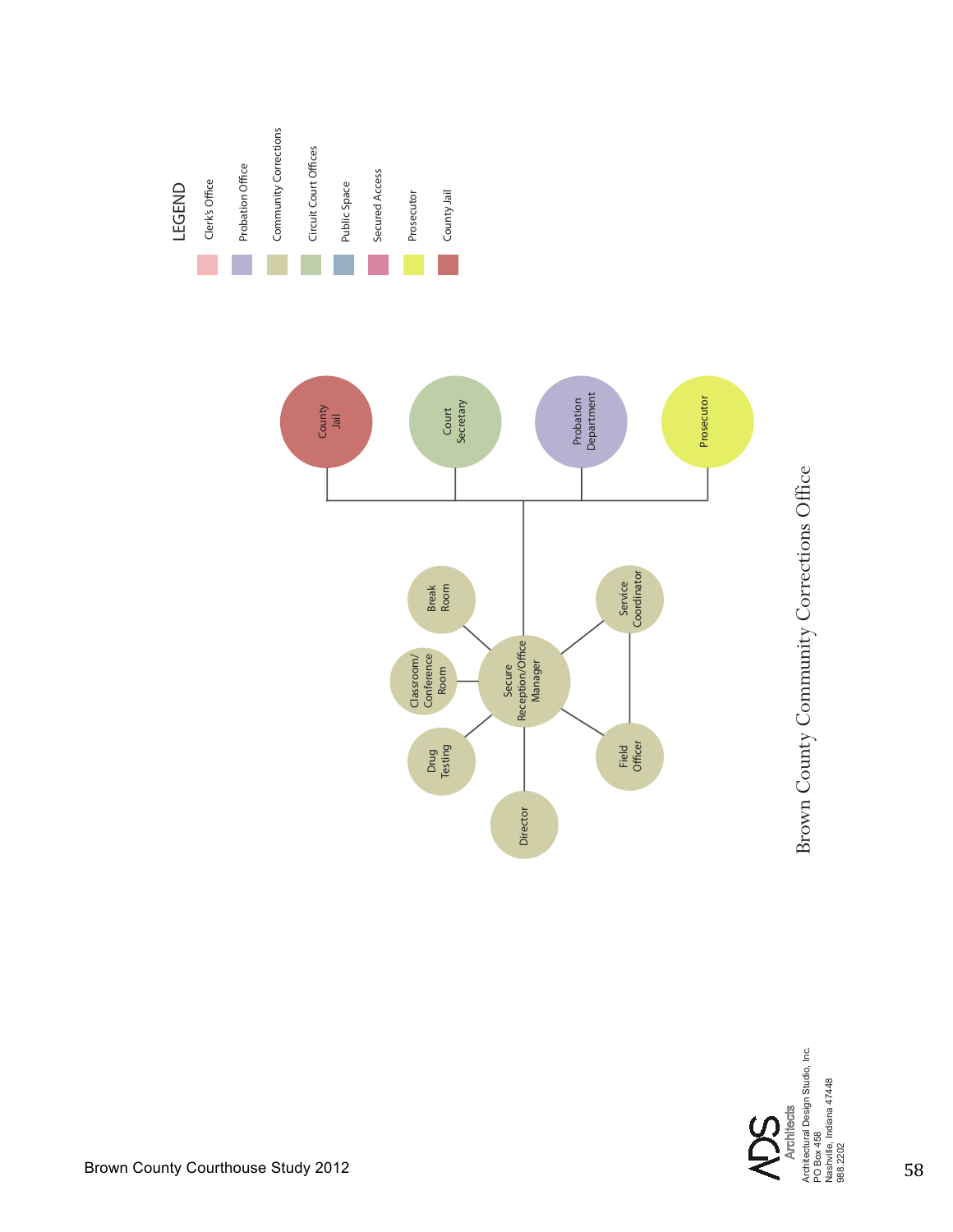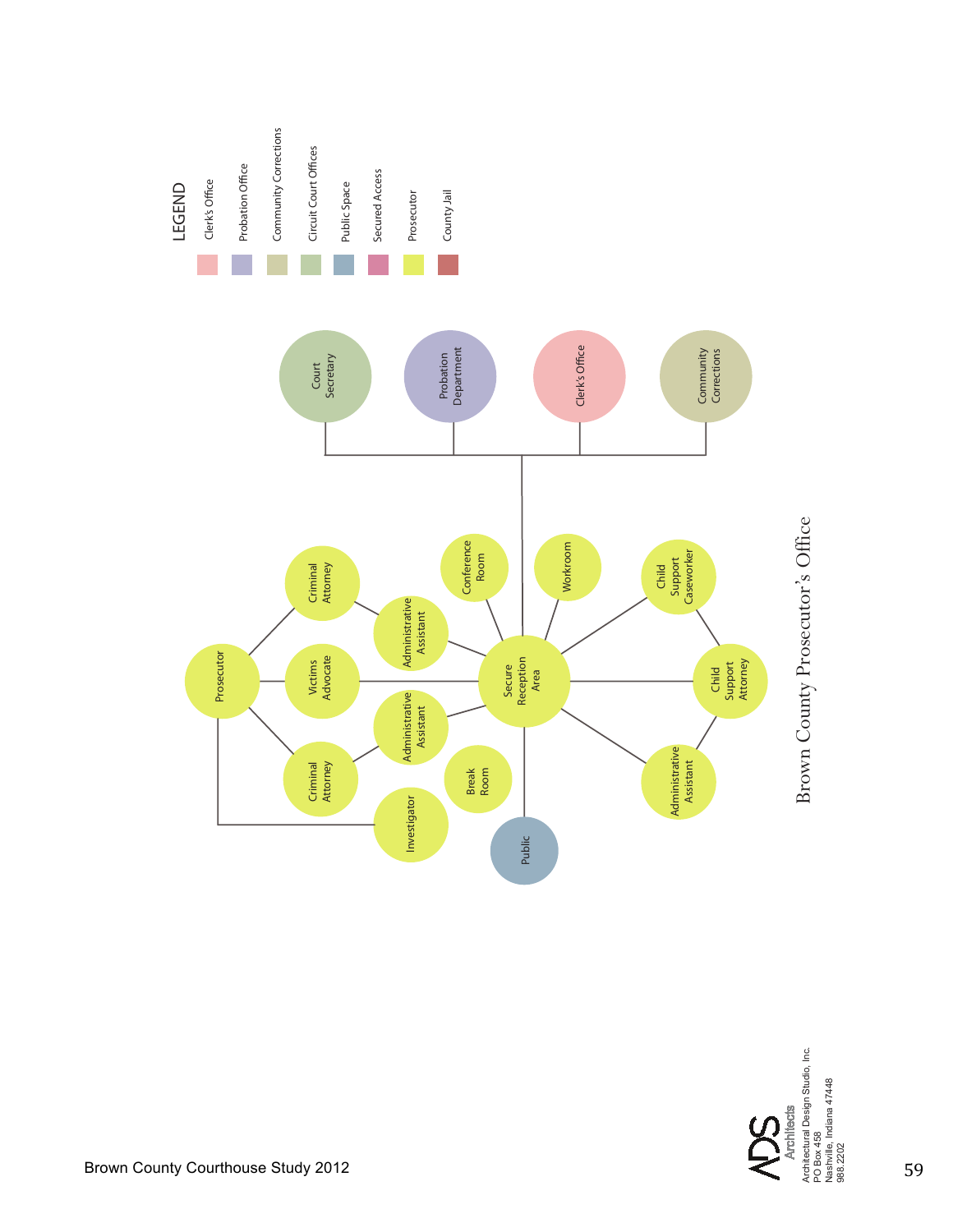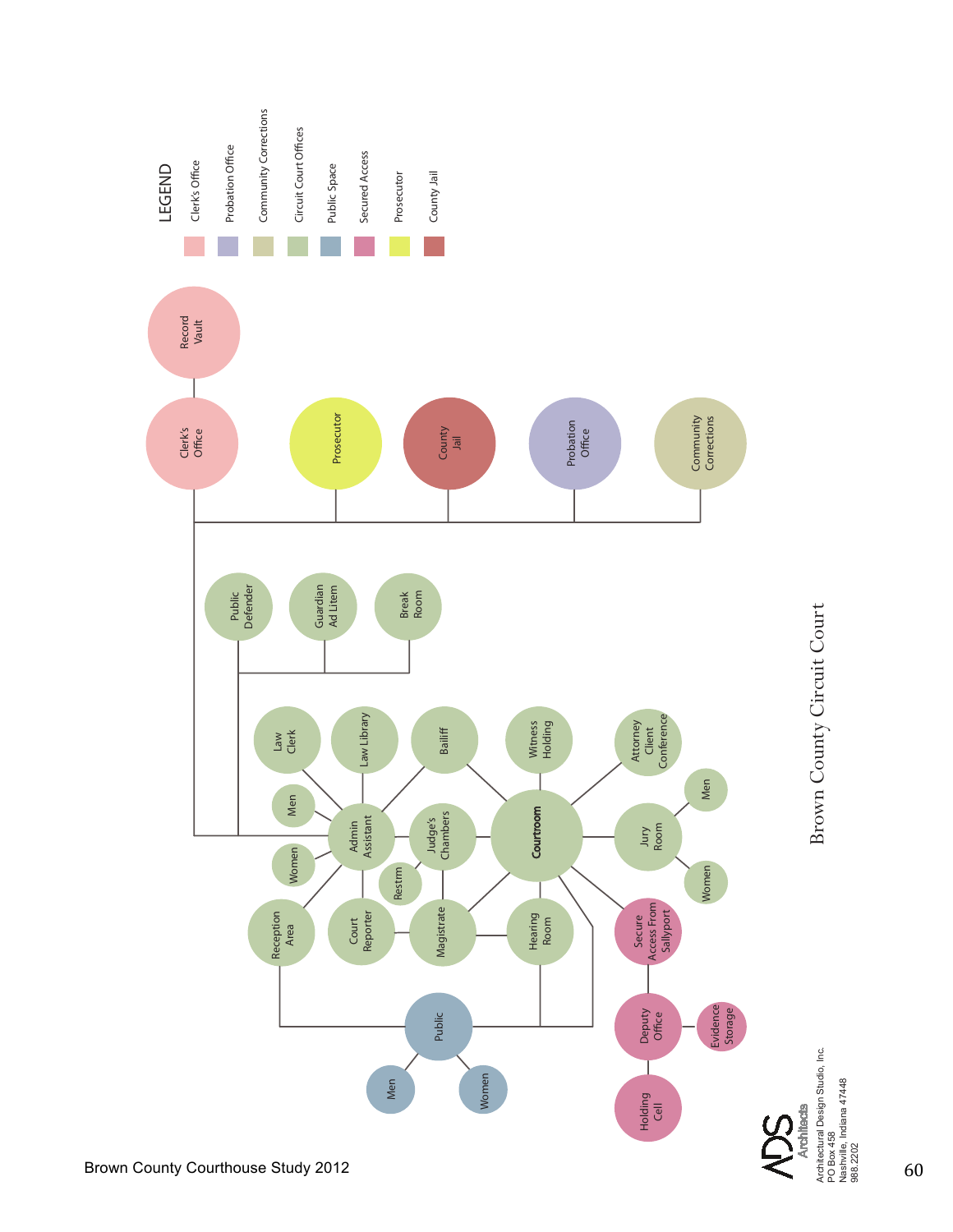